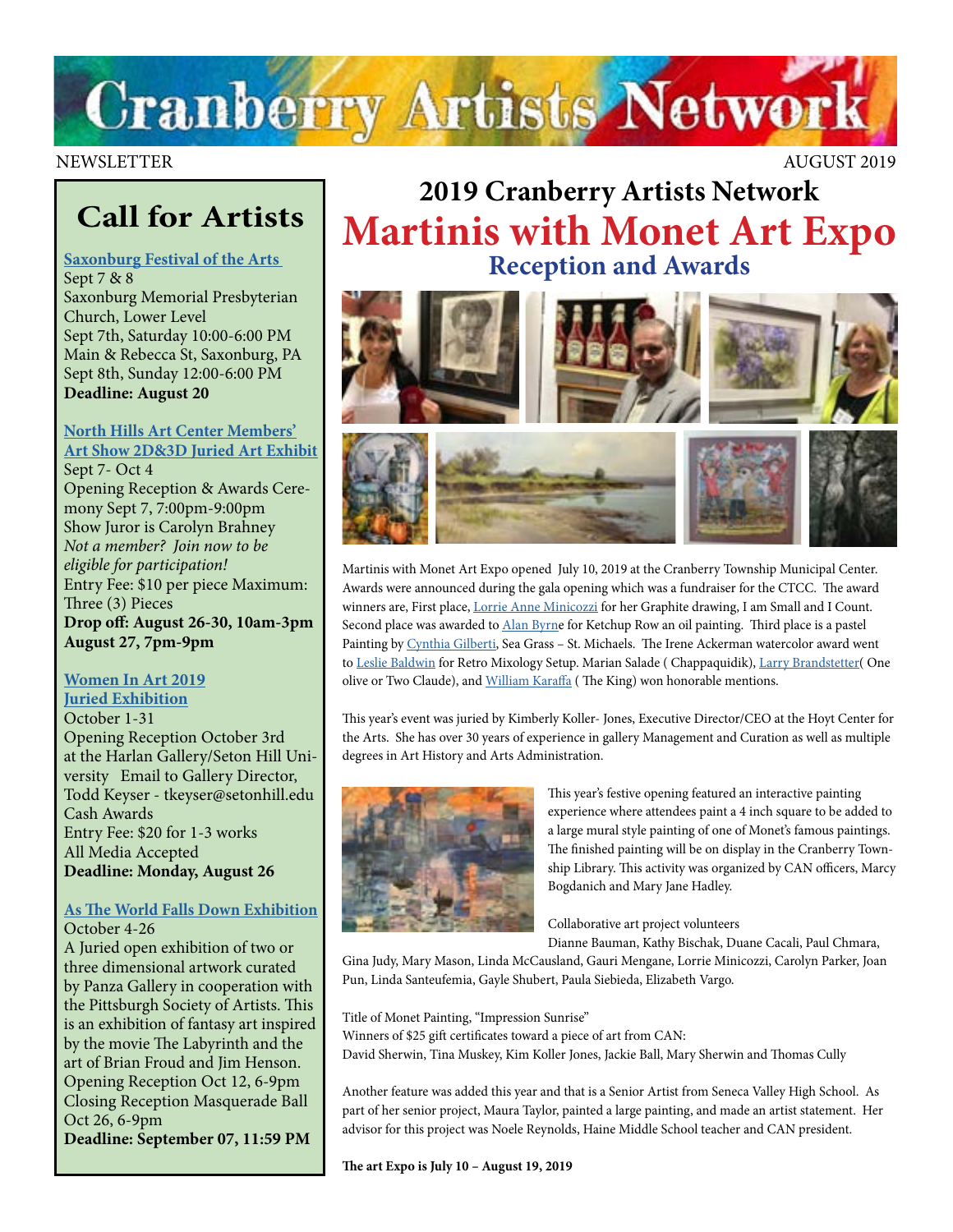#### **CRANBERRY ARTISTS NETWORK 2019 CALENDAR OF EVENTS**

| Aug              | Plein Air Painting           |
|------------------|------------------------------|
| Aug 6            | First Tuesday figure drawing |
|                  | 10am-1pm                     |
| Aug 19           | Martinis with Monet show     |
|                  | ends and art pick up 4-7pm   |
| Sept             | Plein Air Painting           |
| Sept 3           | First Tuesday figure drawing |
| Oct 1            | First Tuesday figure drawing |
| Oct 21           | New Member Screening         |
|                  | $5-8$ pm                     |
| Nov <sub>8</sub> | Holiday show art drop off    |
|                  | $4-7$ pm                     |
| Nov $11$         | <b>Holiday Show starts</b>   |
| Nov $12$         | First Tuesday figure drawing |
|                  | on second Tuesday due to     |
|                  | <b>Election Day</b>          |
| Nov 15           | <b>Holiday Show</b>          |
|                  | Opening Reception 6-8pm      |
| Dec <sub>5</sub> | General Membership           |
|                  | Meeting 6:30-9pm             |
| Dec 20           | Holiday show ends,           |
|                  |                              |

#### **[Coshocton County Artist Collective](http://www.ccacart.org/) presents:**

artwork pick up 4-7pm

#### **[Chris Leeper](https://christopherleeper.com) Seminar Acrylic Medium**

**Saturday, Sept. 21, 2019** Johnson-Humerickhouse Museum lower level classroom Historic Roscoe Village, Coshocton, 9am-3:30pm. Doors open at 8:15am for set-up.

Cost is \$75 for CCAC members or \$100 for non-members.

[https://christopherleeper.com/work](https://christopherleeper.com/workshop/15272/acrylic)[shop/15272/acrylic](https://christopherleeper.com/workshop/15272/acrylic)

> Contact Info Barbara Hill hill1152@sbcglobal.net

# **Cranberry Artists Network**

## **AUGUST FEATURED ARTISTS**

### **Janyth and Paul Jay**





**Jan** and **Paul Jay** will have their artwork and pottery on display in the Cranberry Township Municipal Building show case **September 3 through 30th**.

Paul is from Little Rock Arkansas and received a MFA in Ceramics/Sculpture, at Ohio University. He is a Professor of Fine Arts, Retired at Allegheny County Community College.

Jan grew up in Kansas and has a BFA in Painting from the Kansas City Art Institute and School of Design.

She has shown locally and nationally and loves to travel. Many of her pieces are in private collections.





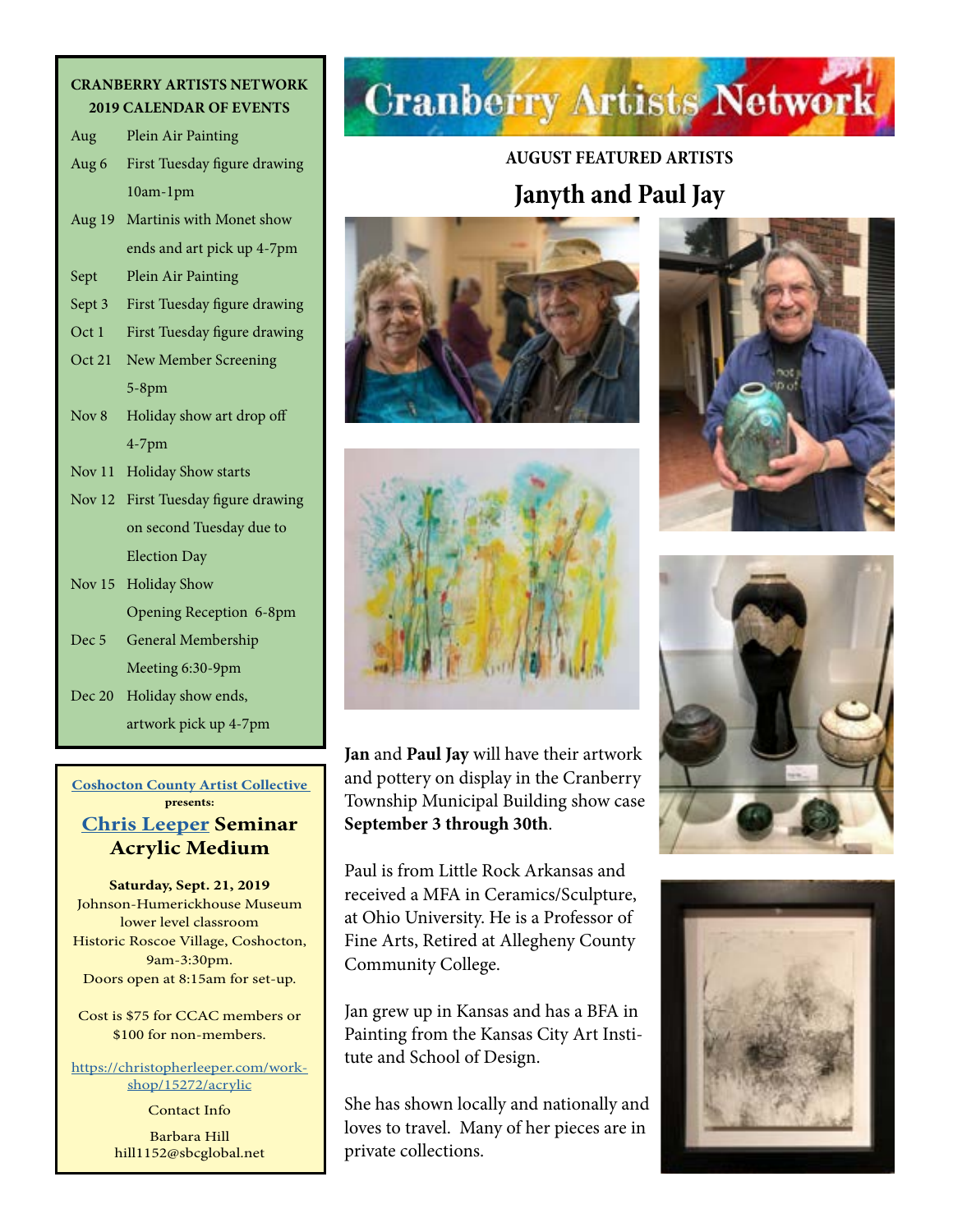

MEMBER NEWS



**[Debra](http://www.debratobinart.com/) and [James Tobin](https://jamestobinart.com/)** would like to invite everyone to attend the opening reception of their two-person show *TOBIN Debra & James Art & Music* at Merrick Art Gallery on Sunday, August 18 from 1-4pm. The show will run through September 18. They also have artwork at **Campbell Pottery Store Stonewall Gallery** *[Cats and Dogs Art Show](http://www.campbellpotterystore.com/events/event?date_time_id=1066)* August 3

-September 1, Cambridge Springs, PA. and have a two person display at the **Clearview Federal Credit Union** in Sewickley through October 7.

Congratulations to **[Amy Short](http://www.amyshortart.com/)**. winner of the People's Choice Award for the third year in a row at this year's Society of Sculptures Firetree Sculpture Festival.









**[Gina Judy](https://www.facebook.com/gina.judy.31)** will be the featured monthly artist in the ARTWORKS AROUND TOWN Co-Op/Gallery for the Month of August. The show will run August 2-24, 2019 with the First-Friday opening on August 2 from 5:30-8:00 P.M. Everyone is welcome! ARTWORKS AROUND TOWN is at 2200 Market Street, Centre Market, Wheeling, WV.



CAN members **[Carol Scheftic](http://convergentseries.com/)** and **[James Tobin](https://jamestobinart.com/)** are among the artists who have pieces in the Pittsburgh Society of Artists 2019 Artist's Choice Show at the Christine Frechard Gallery, 5126 Butler Street, 15201. The show will be open through the August 30 closing reception. Check for gallery hours.



Five Years of [Cranberry Artists Network](https://www.cranberryartistsnetwork.com/) is being celebrated with an Anniversary Show of the Board members work. This show will take place during the months of July and August in the Back Hall Gallery at the Cranberry Township municipal center.

**Cranberry Artists Network Back Hall Gallery and Glass Case Show Schedule** 

> July/August 2019 **CAN 5th Anniversary Board Members Show**

> > September 2019 **Gayle Shubert**

October 2019 **Joan Stossel Pun**

November/December 2019 **Annual Holiday Show**

> January 2020 **New Members Show**

February 2020 **Thomas D'Andrea**

March 2020 **Alicia Stankay**

April 2020 **[Monica Hietsch](https://www.monicahietsch.com/)**

May 2020 **Krishna Rathod**

**June 2020 [C. Keith Jones](http://ckeithjonesartist.com/)**

July/August 2020 **Figure Drawing Show**

Please contact Vickie Schilling, exhibitions chair with any questions Shows@cranarts.com